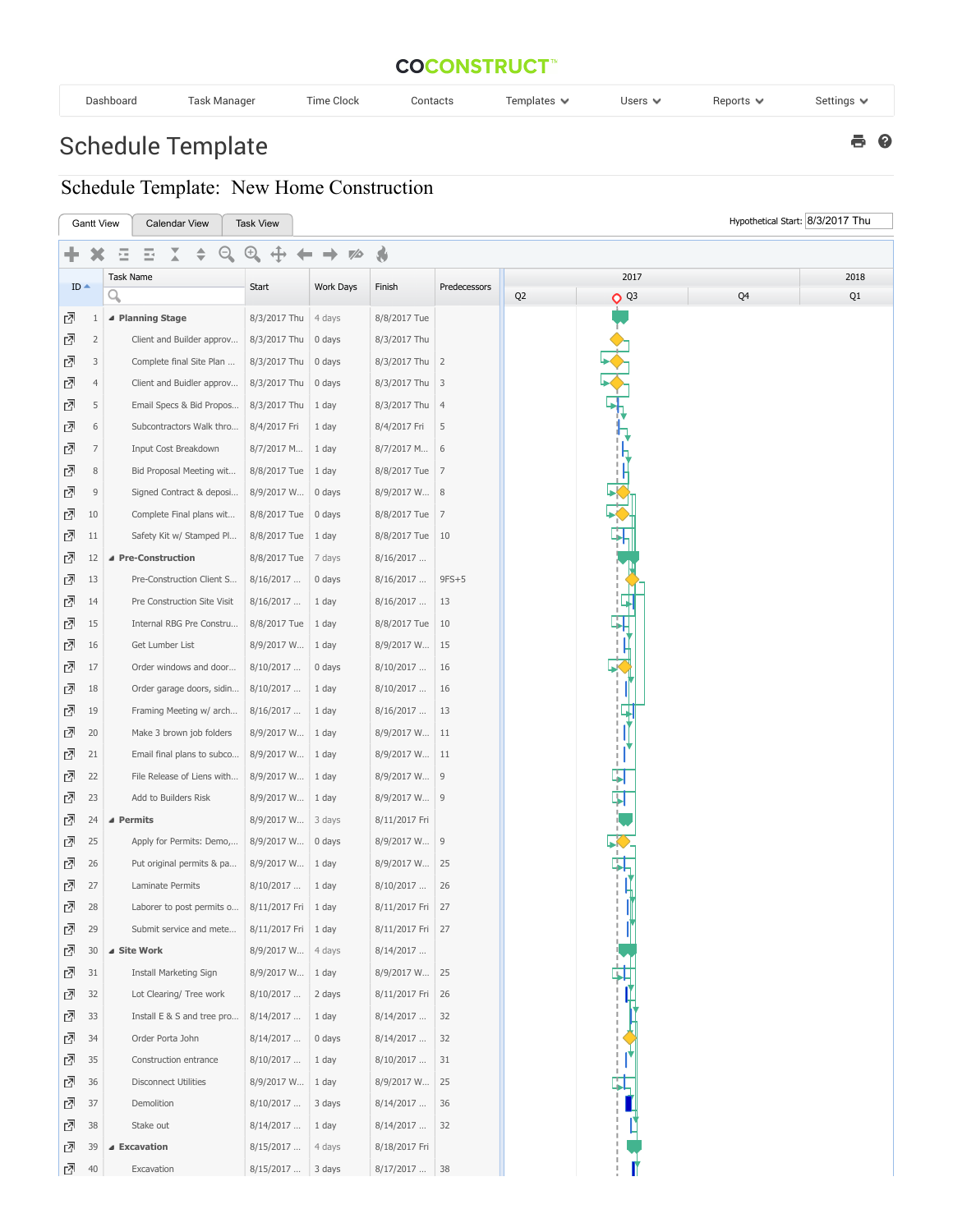| ₫ | 41 | Order Steel                   | 8/15/2017     | 0 days  | 8/15/2017     | 37       |
|---|----|-------------------------------|---------------|---------|---------------|----------|
| 囨 | 42 | Order lumber for 1st Floo     | 8/18/2017 Fri | 0 days  | 8/18/2017 Fri | 40       |
|   |    |                               |               |         |               |          |
| 囨 | 44 | Order Exterior Columns        | 8/18/2017 Fri | 0 days  | 8/18/2017 Fri | 40       |
| 囨 | 45 | ▲ Foundation                  | 8/15/2017     | 17 days | 9/6/2017 W    |          |
| 囨 | 46 | Form Footings                 | 8/18/2017 Fri | 1 day   | 8/18/2017 Fri | 40       |
| 囨 | 47 | Inspect footings              | 8/18/2017 Fri | 0 days  | 8/18/2017 Fri | 40       |
| 囨 | 48 | Pour Footings                 | 8/18/2017 Fri | 0 days  | 8/18/2017 Fri | 40       |
| 囨 | 49 | Install drain tile, stone a   | 8/21/2017     | 1 day   | 8/21/2017     | 46       |
| 囨 | 50 | Form foundation               | 8/22/2017     | 2 days  | 8/23/2017     | 49       |
| 囨 | 51 | Inspect Foundation (not i     | 8/24/2017     | 0 days  | 8/24/2017     | 50       |
| 囨 | 52 | Pour Foundation               | 8/24/2017     | 1 day   | 8/24/2017     | 51       |
| 囨 | 53 | Order dumpster                | 8/15/2017     | 0 days  | 8/15/2017     | 41       |
| 囨 | 54 | Water proof foundation        | 8/28/2017     | 1 day   | 8/28/2017     | $52FS+1$ |
| 囨 | 55 | Set Steel                     | 8/29/2017     | 1 day   | 8/29/2017     | 54       |
| 囨 | 56 | Exterior Selection Meetin     | 8/21/2017     | 1 day   | 8/21/2017     | 46       |
| 囨 | 57 | Put first floor deck on       | 8/29/2017     | 2 days  | 8/30/2017     | 54       |
| 囨 | 58 | Order Draw 2                  | 8/31/2017     | 1 day   | 8/31/2017     | 57       |
| 囨 | 59 | Rec'd Draw 2                  | 9/1/2017 Fri  | 1 day   | 9/1/2017 Fri  | 58       |
| 囨 | 60 | Order rest of lumber          | 8/25/2017 Fri | 1 day   | 8/25/2017 Fri | 52       |
| 囨 | 61 | Back fill inspection          | 8/30/2017     | 1 day   | 8/30/2017     | 57FS-1   |
| ₫ | 62 | Backfill                      | 8/31/2017     | 1 day   | 8/31/2017     | 61       |
| 囨 | 63 | Install rough-in plumbing     | 9/1/2017 Fri  | 1 day   | 9/1/2017 Fri  | 62       |
| 囨 | 64 | Rough basement plumbi         | 9/1/2017 Fri  | 1 day   | 9/1/2017 Fri  | 62       |
| 囨 | 65 | Slab Inspection               | 9/4/2017 M    | 1 day   | 9/4/2017 M    | 64       |
| 囨 | 66 | Pour basement slab            | 9/5/2017 Tue  | 2 days  | 9/6/2017 W    | 65       |
| 囨 | 67 | Get Electrical & Plumbing     | 8/15/2017     | 1 day   | 8/15/2017     | 33       |
| 囨 | 68 | ▲ Framing                     | 9/1/2017 Fri  | 19 days | 9/27/2017     |          |
| 囨 | 69 | Framing and call in colu      | 9/1/2017 Fri  | 14 days | 9/20/2017     | 62       |
| 囨 | 70 | Order Draw 3                  | 9/21/2017     | 1 day   | 9/21/2017     | 69       |
| 囨 | 71 | Rec'd Draw 3                  | 9/22/2017 Fri | 1 day   | 9/22/2017 Fri | 70       |
| 囨 | 72 | Deliver Trusses               | 9/13/2017     | 1 day   | 9/13/2017     | 69FS-6   |
| 囨 | 73 | Deliver Windows               | 9/12/2017     | 1 day   | 9/12/2017     | 72FS-2   |
| 囨 | 74 | Install exterior columns      | 9/7/2017 Thu  | 1 day   | 9/7/2017 Thu  | 66       |
| ₫ | 75 | Order stairs                  | 9/12/2017     | 1 day   | 9/12/2017     | 69FS-7   |
| ₫ | 76 | Install windows & doors       | 9/21/2017     | 1 day   | 9/21/2017     | 69       |
| ₫ | 77 | Roof installed                | 9/21/2017     | 3 days  | 9/25/2017     | 69       |
| 囨 | 78 | Install electric service      | 9/11/2017     | 1 day   | 9/11/2017     | 87       |
| ₫ | 79 | Order Draw 4                  | 9/26/2017     | 1 day   | 9/26/2017     | 77       |
| ₫ | 80 | Rec'd Draw 4                  | 9/27/2017     | 1 day   | 9/27/2017     | 79       |
| ₫ | 81 | Call Tyvek Rep: Waz to c      | 9/26/2017     | 1 day   | 9/26/2017     | 77       |
| 囨 | 82 | Meeting 3 Electrical and      | 9/21/2017     | 1 day   | 9/21/2017     | 69       |
| ₫ | 83 | Layout kitchen & bathroo      | 9/21/2017     | 1 day   | 9/21/2017     | 69       |
| 囨 | 84 | <b>Inspect Concrete slabs</b> | 9/21/2017     | 1 day   | 9/21/2017     | 69       |
| ₫ | 85 | Pour garage & porch slabs     | 9/22/2017 Fri | 1 day   | 9/22/2017 Fri | 84       |
| ₫ | 86 | ▲ Water & Sewer               | 9/7/2017 Thu  | 4 days  | 9/12/2017     |          |
| ₫ | 87 | Drill Well                    | 9/7/2017 Thu  | 2 days  | 9/8/2017 Fri  | 66       |
| 囨 | 88 | Install septic system         | 9/11/2017     | 2 days  | 9/12/2017     | 87       |
| ₫ | 89 | ▲ Stormwater Management       | 9/25/2017     | 4 days  | 9/28/2017     |          |
| 囨 | 90 | Stormwater Management         | 9/25/2017     | 4 days  | 9/28/2017     | 85       |
| ₫ | 91 | ▲ Rough-In Mechanicals        | 8/18/2017 Fri | 41 days | 10/13/2017    |          |

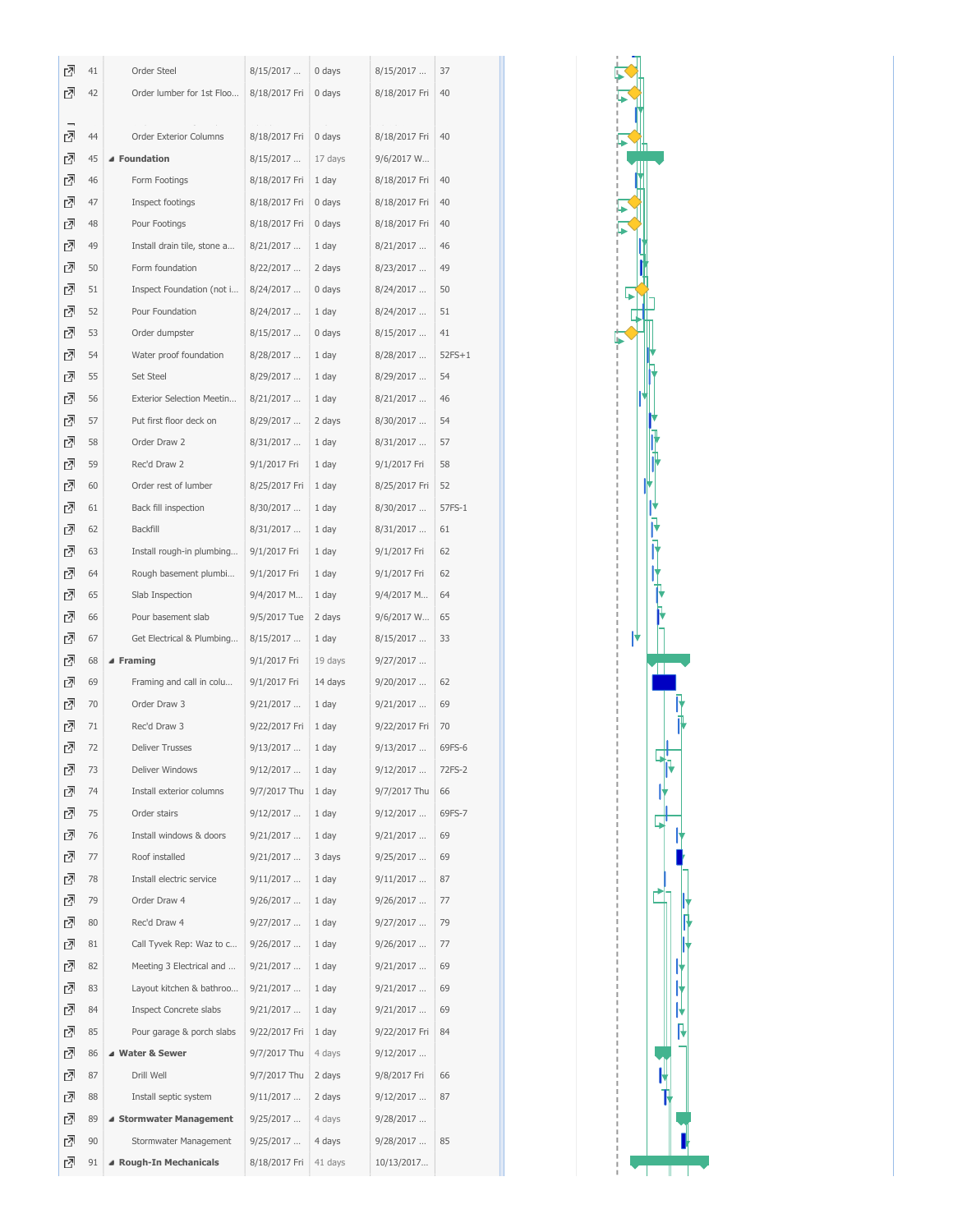| 囨      | 92         | Tie in water and sewer/s          | 9/11/2017                | 1 day          | 9/11/2017                | 87       |
|--------|------------|-----------------------------------|--------------------------|----------------|--------------------------|----------|
| 囨      | 93         | Rough-in plumbing                 | 9/26/2017                | 5 days         | 10/2/2017                | 77       |
| ᇗ      | 94         | Rough-in HVAC                     | 9/28/2017                | 5 days         | 10/4/2017                | 93FS-3   |
| 囨      | 95         | Rough-in Electrical               | 10/3/2017                | 5 days         | 10/9/2017                | 94FS-2   |
| ᇗ      | 96         | Rough-in Fireplace                | 10/3/2017                | 1 day          | 10/3/2017                | 93       |
| ⊡      | 97         | <b>Electrical Inspection</b>      | 10/10/2017               | 1 day          | 10/10/2017               | 95       |
| 囨      | 98         | Rough-in audio/video/ala          | 10/10/2017               | 2 days         | 10/11/2017               | 95       |
| 囨      | 99         | Frame soffits                     | 10/12/2017               | 1 day          | 10/12/2017               | 98       |
| ₫      | 100        | Behind the wall clean ho          | 10/10/2017               | 0 days         | 10/10/2017               | 95       |
| 囨      | 101        | Fire Stopping                     | 10/10/2017               | 1 day          | 10/10/2017               | 100      |
| ᇗ      | 102        | Rough framing and mech            | 10/11/2017               | 1 day          | 10/11/2017               | 101      |
| 囨      | 103        | Order draw 5                      | 10/12/2017               | 1 day          | 10/12/2017               | 102      |
| 囨      | 104        | Rec'd Draw 5                      | 10/13/2017               | 1 day          | 10/13/2017               | 103      |
| 囨      | 105        | call Drywall sub to walk s        | 10/10/2017               | 1 day          | 10/10/2017               | 95       |
| 囨      | 106        | PECO Trench date for ele          | 8/18/2017 Fri            | 0 days         | 8/18/2017 Fri            | 44       |
| ₫      | 107        | Call Comcast & Verizon,           | 9/12/2017                | 1 day          | 9/12/2017                | 78       |
| ᇗ      | 108        | ▲ Exterior Finishes               | 10/5/2017                | 18 days        | 10/30/2017               |          |
| 囨      | 109        | Siding & Trim                     | 10/5/2017                | 5 days         | 10/11/2017               | $93FS+2$ |
| 고      | 110        | Stucco                            | 10/10/2017               | 7 days         | 10/18/2017               | 109FS-2  |
| ᇗ      | 111        | Stone                             | 10/13/2017               | 10 days        | 10/26/2017               | 110FS-4  |
| ⊡      | 112        | Shutters & Accents                | 10/27/2017               | 1 day          | 10/27/2017               | 111      |
| 囨      | 113        | Gutters & Downspouts              | 10/30/2017               | 1 day          | 10/30/2017               | 112      |
| ᇗ      | 114        | Install garage doors              | 10/19/2017               | 1 day          | 10/19/2017               | 93FS+12  |
| 囨      | 115        | ▲ Homeowner Pre-Close in          | 10/10/2017               | 1 day          | 10/10/2017               |          |
| 囨      | 116        | Homeowner Pre-Close in            | 10/10/2017               | 1 day          | 10/10/2017               | 100      |
| 囨      | 117        | ▲ Insulation                      | 10/12/2017               | 2 days         | 10/13/2017               |          |
| ᇗ      | 118        | Insulation                        | 10/12/2017               | 2 days         | 10/13/2017               | 102      |
| 囨      | 119        | Insulation inspection             | 10/13/2017               | 0 days         | 10/13/2017               | 118FS-1  |
| 囨<br>囨 | 120        | Meeting 4 with Client (In         | 10/13/2017               | 1 day          | 10/13/2017               | 119      |
| 羽      | 121<br>122 | ▲ Order Interior Finishes         | 10/12/2017               | 1 day          | 10/12/2017               | 102      |
| 囨      | 123        | Order Cabinetry<br>Select granite | 10/12/2017<br>10/12/2017 | 1 day<br>1 day | 10/12/2017<br>10/12/2017 | 102      |
| ⊡      | 124        | Order Flooring                    | 10/12/2017               | 1 day          | 10/12/2017               | 102      |
| 囨      | 125        | Order Light Fixtures              | 10/12/2017               | 1 day          | 10/12/2017               | 102      |
| ⊡      | 126        | Order Plumbing Fixtures           | 10/12/2017               | 1 day          | 10/12/2017               | 102      |
| ᇗ      | 127        | ▲ Drywall                         | 10/13/2017               | 12 days        | 10/30/2017               |          |
| ₫      | 128        | Drywall                           | 10/13/2017               | 10 days        | 10/26/2017               | 119      |
| 囨      | 129        | Drywall Inspection                | 10/17/2017               | 1 day          | 10/17/2017               | 128FS-8  |
| ᇗ      | 130        | Order Draw 6                      | 10/27/2017               | 1 day          | 10/27/2017               | 128      |
| 囨      | 131        | Rec'd Draw 6                      | 10/30/2017               | 1 day          | 10/30/2017               | 130      |
| ᇗ      | 132        | Call Mike Mackie to meas          | 10/18/2017               | 1 day          | 10/18/2017               | 129      |
| ᇗ      | 133        | ▲ Exterior Site finishes          | 10/10/2017               | 43 days        | 12/8/2017 Fri            |          |
| 囨      | 134        | <b>Exterior Walks</b>             | 10/27/2017               | 4 days         | 11/1/2017                | 128      |
| ⊡      | 135        | Bury propane tank                 | 10/10/2017               | 1 day          | 10/10/2017               | 100      |
| 囨      | 136        | Base Coat paving                  | 11/2/2017                | 2 days         | 11/3/2017 Fri            | 134      |
| 囨      | 137        | Install Patios and decks          | 10/27/2017               | 3 days         | 10/31/2017               | 128      |
| ⊡      | 138        | Retaining walls                   | 10/27/2017               | 4 days         | 11/1/2017                | 128      |
| ᇗ      | 139        | Final grade                       | 12/1/2017 Fri            | 2 days         | 12/4/2017                | 138FS+20 |
| 囨      | 140        | Rake and Seed                     | 12/5/2017                | 2 days         | 12/6/2017                | 139      |
| 囨      | 141        | Top coat driveway                 | 12/5/2017                | 1 day          | 12/5/2017                | 139      |
| ᇗ      | 142        | Landscape packages                | 12/7/2017                | 2 days         | 12/8/2017 Fri            | 140      |
| -71    |            |                                   |                          |                |                          |          |

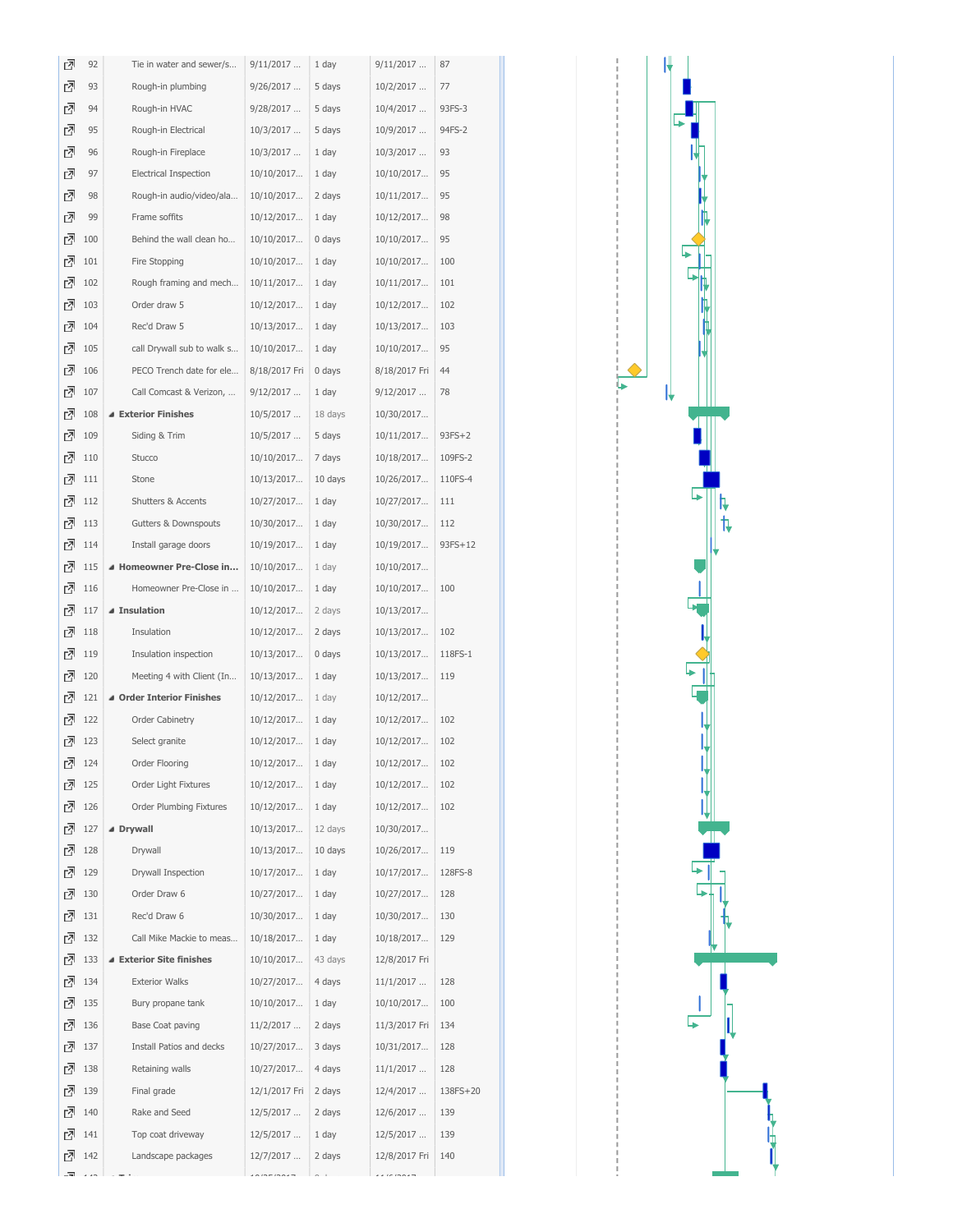| Ľ۱ | 143 | $\blacktriangle$ Trim       | 10/25/2017    | 9 days  | 11/6/2017     |           |
|----|-----|-----------------------------|---------------|---------|---------------|-----------|
| 고  | 144 | Trim Delivery               | 10/25/2017    | 0 days  | 10/25/2017    | 128FS-2   |
| 囨  | 145 | Trim installation           | 10/27/2017    | 6 days  | 11/3/2017 Fri | 128       |
| 囨  | 146 | <b>Install Railings</b>     | 11/3/2017 Fri | 2 days  | 11/6/2017     | 145FS-1   |
| 囨  | 147 | Rough paint clean           | 11/6/2017     | 1 day   | 11/6/2017     | 145       |
| 羽  | 148 | Fireplace mantle and fac    | 10/27/2017    | 1 day   | 10/27/2017    | 144FS+2   |
| 羽  | 149 | ⊿ Paint                     | 11/7/2017     | 4 days  | 11/10/2017    |           |
| rā | 150 | Paint - Interior, including | 11/7/2017     | 3 days  | 11/9/2017     | 147       |
| rā | 151 | Paint - Exterior            | 11/10/2017    | 1 day   | 11/10/2017    | 150       |
| rā | 152 | Order Draw 7                | 11/10/2017    | 0 days  | 11/10/2017    | 150       |
| 囨  | 153 | Rec'd Draw 7                | 11/14/2017    | 0 days  | 11/14/2017    | $152FS+2$ |
| rā | 154 | ▲ Flooring                  | 11/10/2017    | 13 days | 11/29/2017    |           |
| rā | 155 | Tile Installation           | 11/10/2017    | 6 days  | 11/17/2017    | 150       |
| 囨  | 156 | Hardwood-install, stain a   | 11/20/2017    | 7 days  | 11/29/2017    | 155       |
| 囨  | 157 | Order shower door           | 11/20/2017    | 1 day   | 11/20/2017    | 155       |
| rā | 158 | Order Bath Accessories &    | 11/21/2017    | 1 day   | 11/21/2017    | 157       |
| 고  | 159 | ▲ Interior Finishes         | 11/17/2017    | 18 days | 12/13/2017    |           |
| ᠗  | 160 | Cabinetry & Vanity delivery | 11/30/2017    | 1 day   | 11/30/2017    | 156       |
| rā | 161 | Cabinetry installation      | 11/17/2017    | 3 days  | 11/21/2017    | 155FS-1   |
| 고  | 162 | Cabinetry Hardware insta    | 11/21/2017    | 0 days  | 11/21/2017    | 161FS-1   |
| 囨  | 163 | Appliance deilvery          | 12/1/2017 Fri | 1 day   | 12/1/2017 Fri | 160       |
| 囨  | 164 | Granite template            | 11/22/2017    | 1 day   | 11/22/2017    | 161       |
| 囨  | 165 | Countertop installation     | 11/30/2017    | 1 day   | 11/30/2017    | 164FS+4   |
| rā | 166 | Appliance installation      | 12/1/2017 Fri | 1 day   | 12/1/2017 Fri | 165       |
| 囨  | 167 | Backsplash installation     | 12/4/2017     | 2 days  | 12/5/2017     | 166       |
| ᠗  | 168 | Trim Final- shoe molding    | 11/22/2017    | 1 day   | 11/22/2017    | 161       |
| 囨  | 169 | Finish HVAC                 | 11/22/2017    | 2 days  | 11/24/2017    | 161       |
| 囨  | 170 | Finish plumbing             | 11/27/2017    | 2 days  | 11/28/2017    | 169       |
| ᠗  | 171 | Finish electric, Cable/Pho  | 11/29/2017    | 2 days  | 11/30/2017    | 170       |
| 囨  | 172 | Order Draw 8                | 12/1/2017 Fri | 1 day   | 12/1/2017 Fri | 171       |
| ᠗  | 173 | Rec'd Draw 8                | 12/4/2017     | 1 day   | 12/4/2017     | 172       |
| 囨  | 174 | Fireplace Start Up          | 11/24/2017    | 1 day   | 11/24/2017    | 164       |
| ݳ  | 175 | Finish security/audio       | 11/27/2017    | 1 day   | 11/27/2017    | 169       |
| Ø  | 176 | Attic and basement insul    | 11/27/2017    | 2 days  | 11/28/2017    | 169       |
| 囨  | 177 | Install shower doors        | 12/1/2017 Fri | 1 day   | 12/1/2017 Fri | 165       |
| 囨  | 178 | Drywall touch-ups           | 12/1/2017 Fri | 2 days  | 12/4/2017     | 171       |
| 囨  | 179 | <b>Install Mailbox</b>      | 12/5/2017     | 1 day   | 12/5/2017     | 178       |
| ᠗  | 180 | Interior pre-carpet cleani  | 12/5/2017     | 1 day   | 12/5/2017     | 178       |
| 囨  | 181 | Carpet installation         | 12/5/2017     | 1 day   | 12/5/2017     | 178       |
| 囨  | 182 | Final Paint                 | 12/6/2017     | 4 days  | 12/11/2017    | 181       |
| rā | 183 | Final Poly coat             | 12/12/2017    | 1 day   | 12/12/2017    | 182       |
| 囨  | 184 | As Built                    | 12/7/2017     | 1 day   | 12/7/2017     | 140       |
| Ø  | 185 | Install shelving/mirrors/b  | 12/13/2017    | 1 day   | 12/13/2017    | 183       |
| ᠗  | 186 | ▲ Final Clean               | 12/13/2017    | 7 days  | 12/21/2017    |           |
| 囨  | 187 | Final Clean                 | 12/13/2017    | 4 days  | 12/18/2017    | 183       |
| 囨  | 188 | U&O Inspection              | 12/15/2017    | 1 day   | 12/15/2017    | 183FS+2   |
| ᠗  | 189 | Order Draw 9                | 12/18/2017    | 1 day   | 12/18/2017    | 188       |
| 고  | 190 | Rec'd Draw 9                | 12/19/2017    | 1 day   | 12/19/2017    | 189       |
| 囨  | 191 | Settlement Punchlist        | 12/15/2017    | 1 day   | 12/15/2017    | 187FS-2   |
| rā | 192 | Punch Out List              | 12/18/2017    | 4 days  | 12/21/2017    | 191       |
| 囨  | 193 | Pull dumpster and Porta-    | 12/15/2017    | 1 day   | 12/15/2017    | 187FS-2   |
| Ø  | 194 | ▲ Walk Through              | 12/19/2017    | 3 days  | 12/21/2017    |           |